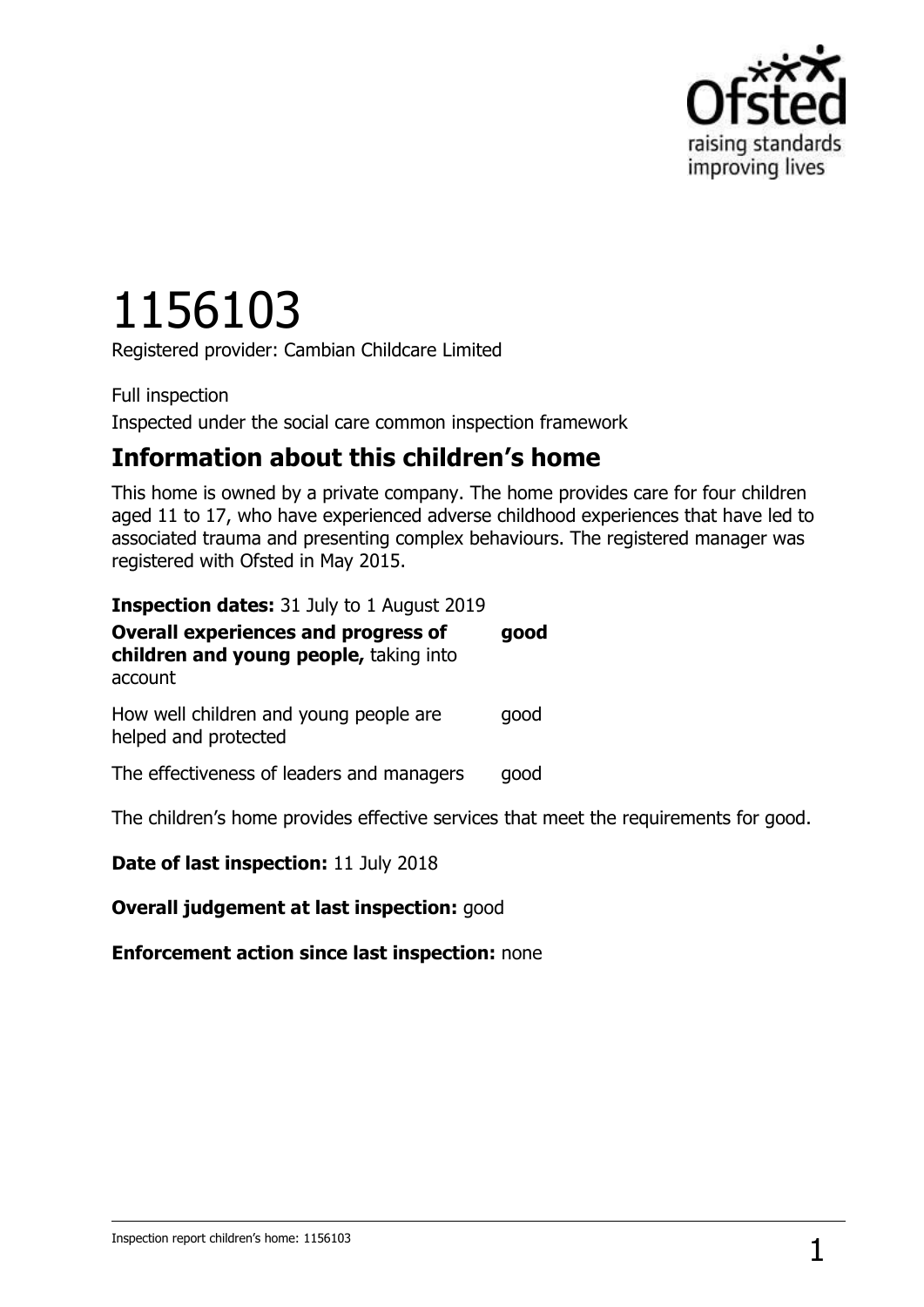

# **Recent inspection history**

11/07/2018 Full Good 16/01/2018 Full Good 10/08/2016 Full Good

#### **Inspection date Inspection type Inspection judgement**

23/01/2017 **Interim** Interim Sustained effectiveness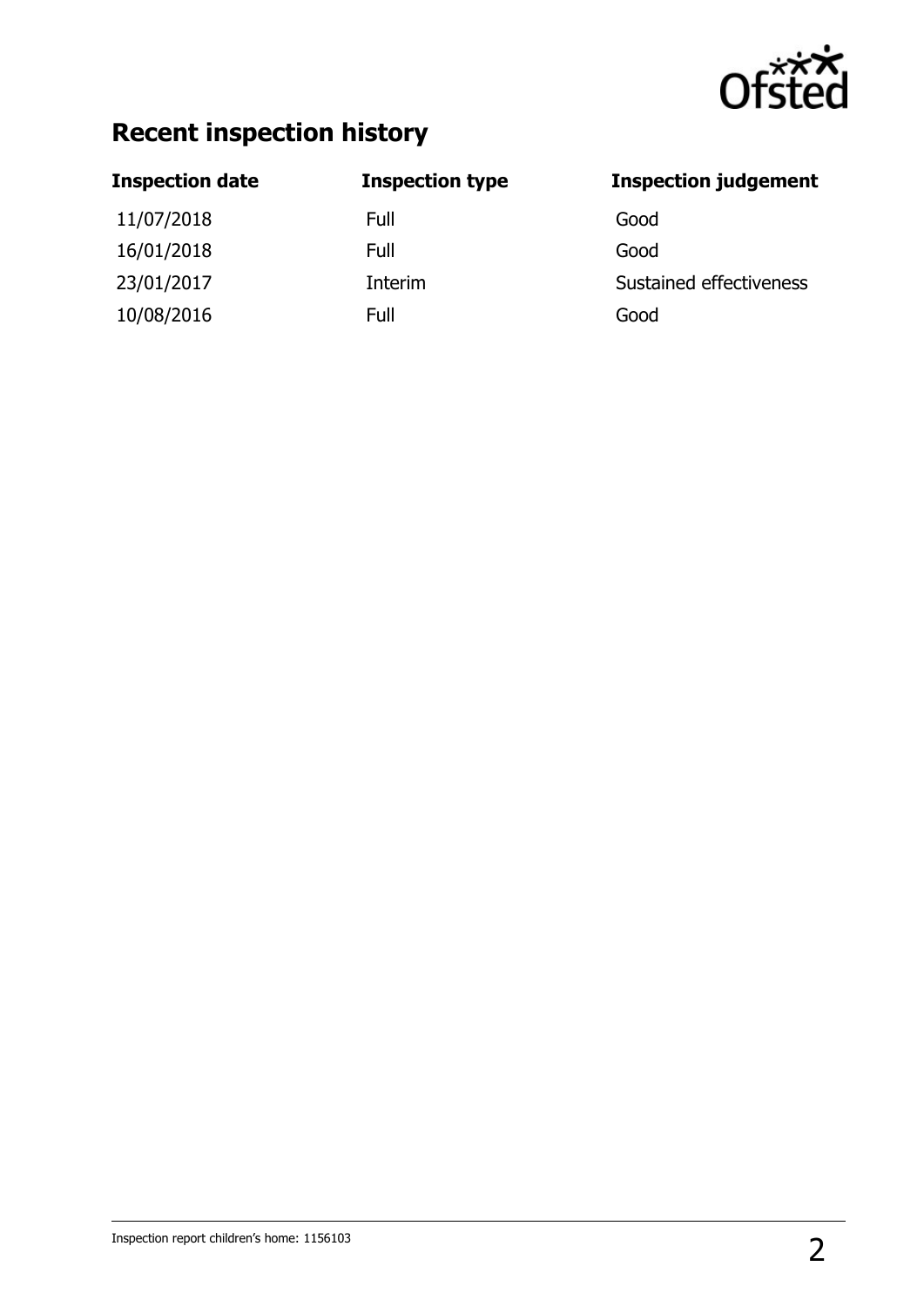

# **What does the children's home need to do to improve?**

#### **Statutory requirements**

This section sets out the actions that the registered person(s) must take to meet the Care Standards Act 2000, Children's Homes (England) Regulations 2015 and the 'Guide to the children's homes regulations including the quality standards'. The registered person(s) must comply within the given timescales.

| <b>Requirement</b>                                                                                                                                                                                                                                                       | Due date   |
|--------------------------------------------------------------------------------------------------------------------------------------------------------------------------------------------------------------------------------------------------------------------------|------------|
| The registered person must make arrangements for the<br>handling, recording, safekeeping, safe administration and<br>disposal of medicines received into the children's home.                                                                                            | 20/09/2019 |
| In particular the registered person must ensure that medicine<br>which is prescribed for a child is administered as prescribed to<br>the child for whom it is prescribed and to no other child; and<br>a record is kept of the administration of medicine to each child. |            |
| (Requlation 23 (1)(2)(b)(c))                                                                                                                                                                                                                                             |            |

#### **Recommendations**

 $\blacksquare$  As set out in regulations 31-33, the registered person is responsible for maintaining good employment practice. They must ensure that recruitment, supervision and performance management of staff safeguards children and minimises potential risks to them. ('Guide to the children's homes regulations including the quality standards', page 61, paragraph 13.1)

This is with reference to managers ensuring that, as far as is reasonably practicable, if a person has previously worked in a position involving work with children or vulnerable adults verification of the reason why the employment or position ended is needed.

# **Inspection judgements**

#### **Overall experiences and progress of children and young people: good**

Staff know the children well. They listen to each child and invest their time to build trusting and secure relationships that help children to make good progress and to have positive experiences. Consequently, children are confident to express their wishes and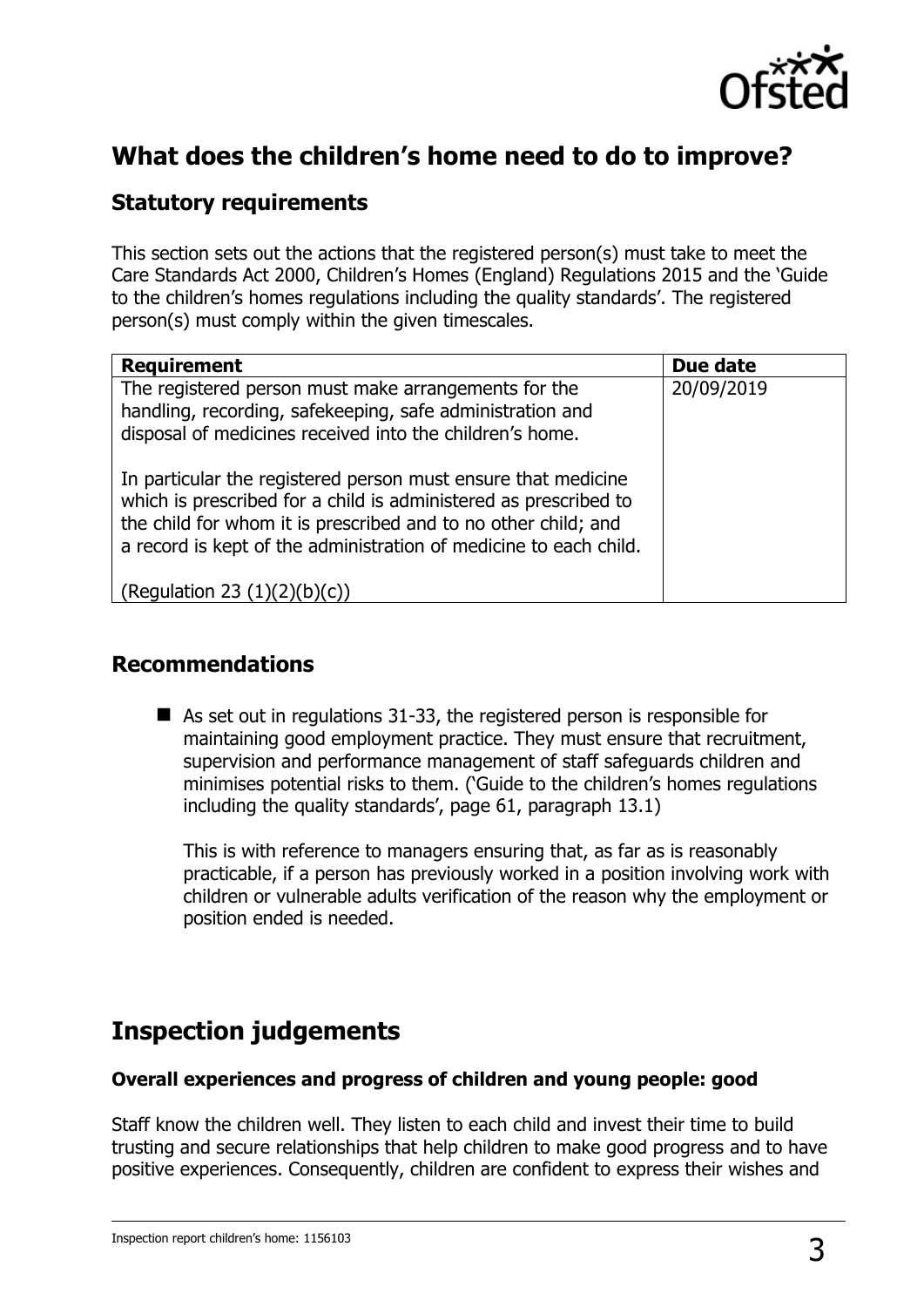

feelings and are thriving physically, emotionally and socially.

Staff work closely with the organisation's clinicians to ensure that children receive specialist support. Staff track and review children's progress to ensure that the care they receive is effective.

Staff help children to stay in touch with their families. This support helps children to sustain important family links.

Staff prioritise children's education. They share information with children's teachers and help children to have good daily routines so that they maintain good school attendance. This support ensures that children receive the help they need to overcome barriers in their learning. Because of this partnership working, children are achieving good educational outcomes.

Staff support children to prepare for their future. For example, staff support children to participate in an independence training programme. This helps to equip them with the knowledge and skills they need for living independently. This can include encouraging children to cook, shop and manage a budget.

Staff have failed to collect prescribed medication promptly, resulting in a child not receiving their medication.

#### **How well children and young people are helped and protected: good**

Staff understand the potential causes of children's challenging behaviour and help them to learn how to safely manage their emotions and feelings.

Staff use rewards and sanctions, which are restorative in nature. This helps children to understand how to keep themselves safe and to make positive choices.

Incidents of physical restraint are proportionate and only used as a last resort to keep children safe. Managers debrief staff and the children promptly. This helps staff and children to reflect on and learn from what has happened.

Although managers follow safe recruitment procedures, occasionally managers miss out some of the necessary verification checks. This gap has the potential to compromise the process needed to help managers to be assured that a new member of staff is suitable to work with children.

Safeguarding concerns are well managed by staff and the manager, with prompt responses to allegations and quick referrals to safeguarding agencies. This helps to keep children safe.

Managers ensure that behaviour management plans and risk assessments give staff clear guidance which enables them to manage and reduce risks to children. Staff use positive and negative consequences to help children to understand how to keep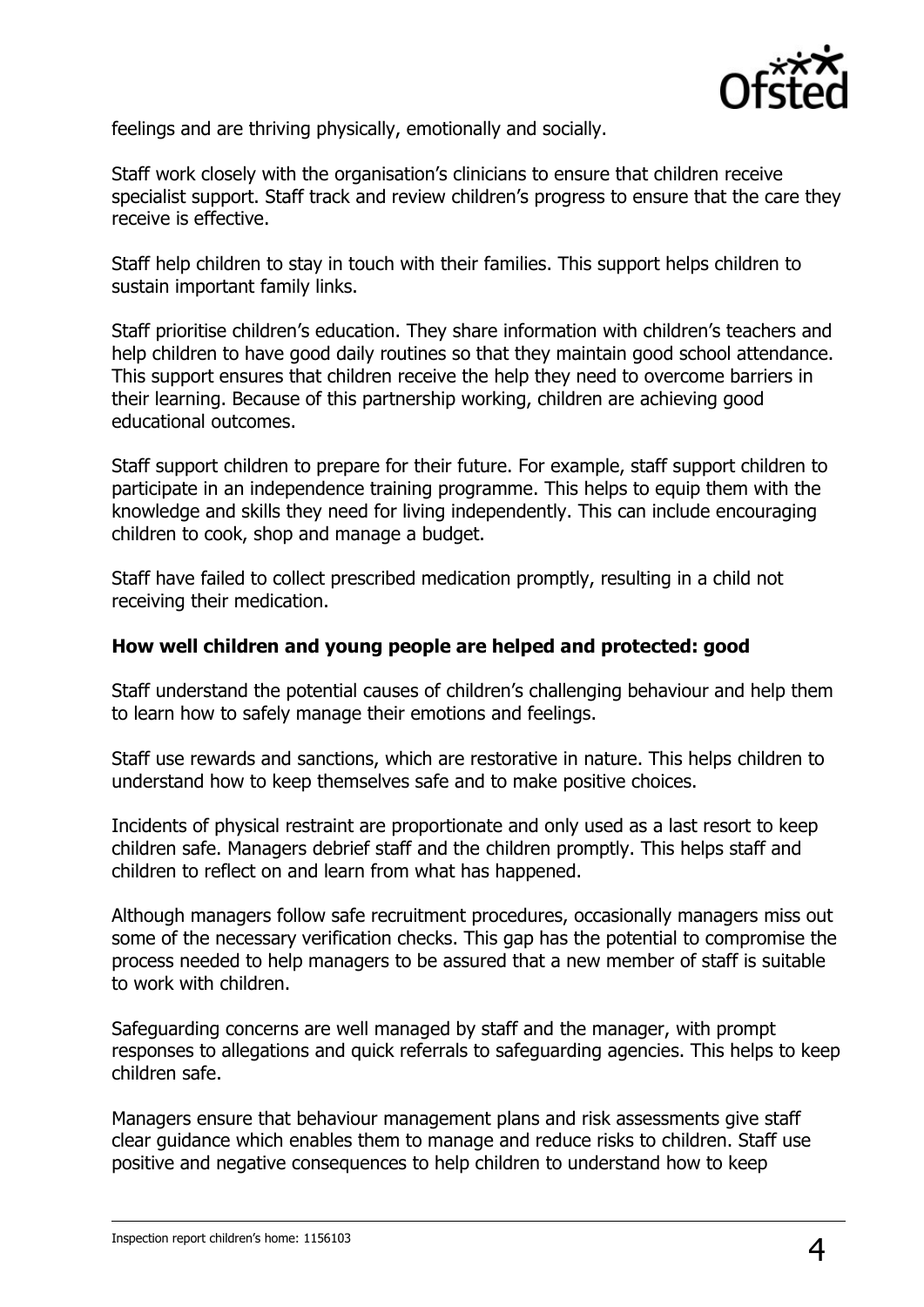

themselves safe and to make positive choices.

#### **The effectiveness of leaders and managers: good**

A committed and ambitious registered manager provides solid leadership to staff. He has a level 5 diploma in leadership and management for residential childcare and has extensive experience.

The registered manager is aspirational for the children and is keen for them to be provided with the best opportunities. He is passionate about providing good-quality care and drives continuous improvement in the home.

Staff receive good-quality reflective supervision that focuses on children's needs, and they receive training and development. This enables staff to continuously meet the needs of children.

The registered manager involves children in making decisions through a newly developed youth advisory board. This gives children an opportunity to provide suggestions on improvements to the home. This makes children feel part of the decisionmaking process of the home.

## **Information about this inspection**

Inspectors have looked closely at the experiences and progress of children and young people. Inspectors considered the quality of work and the differences made to the lives of children and young people. They watched how professional staff work with children and young people and each other and discussed the effectiveness of help and care provided. Wherever possible, they talked to children and young people and their families. In addition, the inspectors have tried to understand what the children's home knows about how well it is performing, how well it is doing and what difference it is making for the children and young people whom it is trying to help, protect and look after.

Using the 'Social care common inspection framework', this inspection was carried out under the Care Standards Act 2000 to assess the effectiveness of the service, how it meets the core functions of the service as set out in legislation, and to consider how well it complies with the Children's Homes (England) Regulations 2015 and the 'Guide to the children's homes regulations including the quality standards'.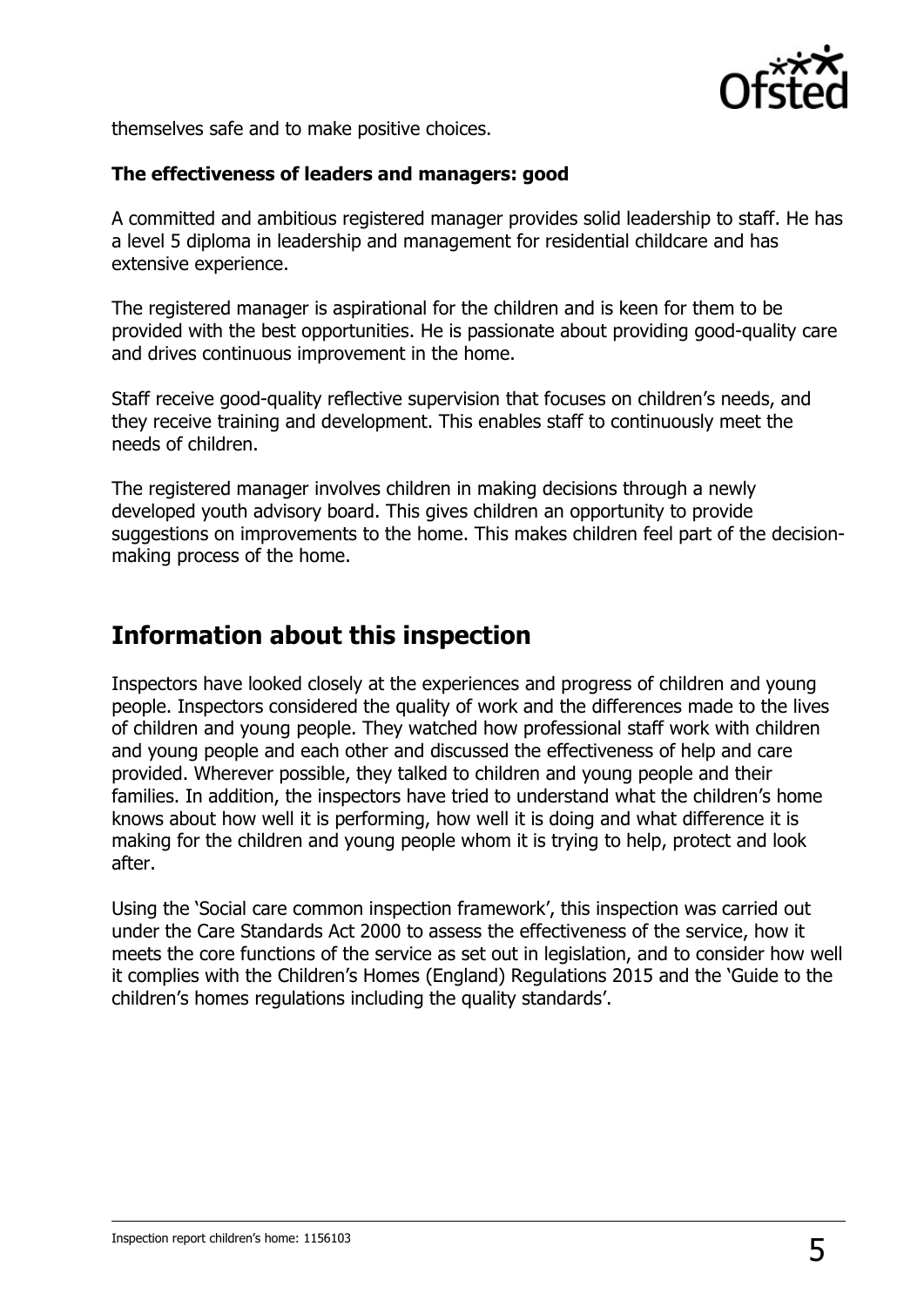

# **Children's home details**

**Unique reference number:** 1156103

**Provision sub-type:** Children's home

**Registered provider:** Cambian Childcare Limited

**Registered provider address:** 4th Floor, Waterfront, Manbre Wharf, Manbre Road, Hammersmith, London W6 9RH

**Responsible individual:** Jack Smallman

**Registered manager:** Alex Hornby

### **Inspector**

Debbie Bond, social care inspector